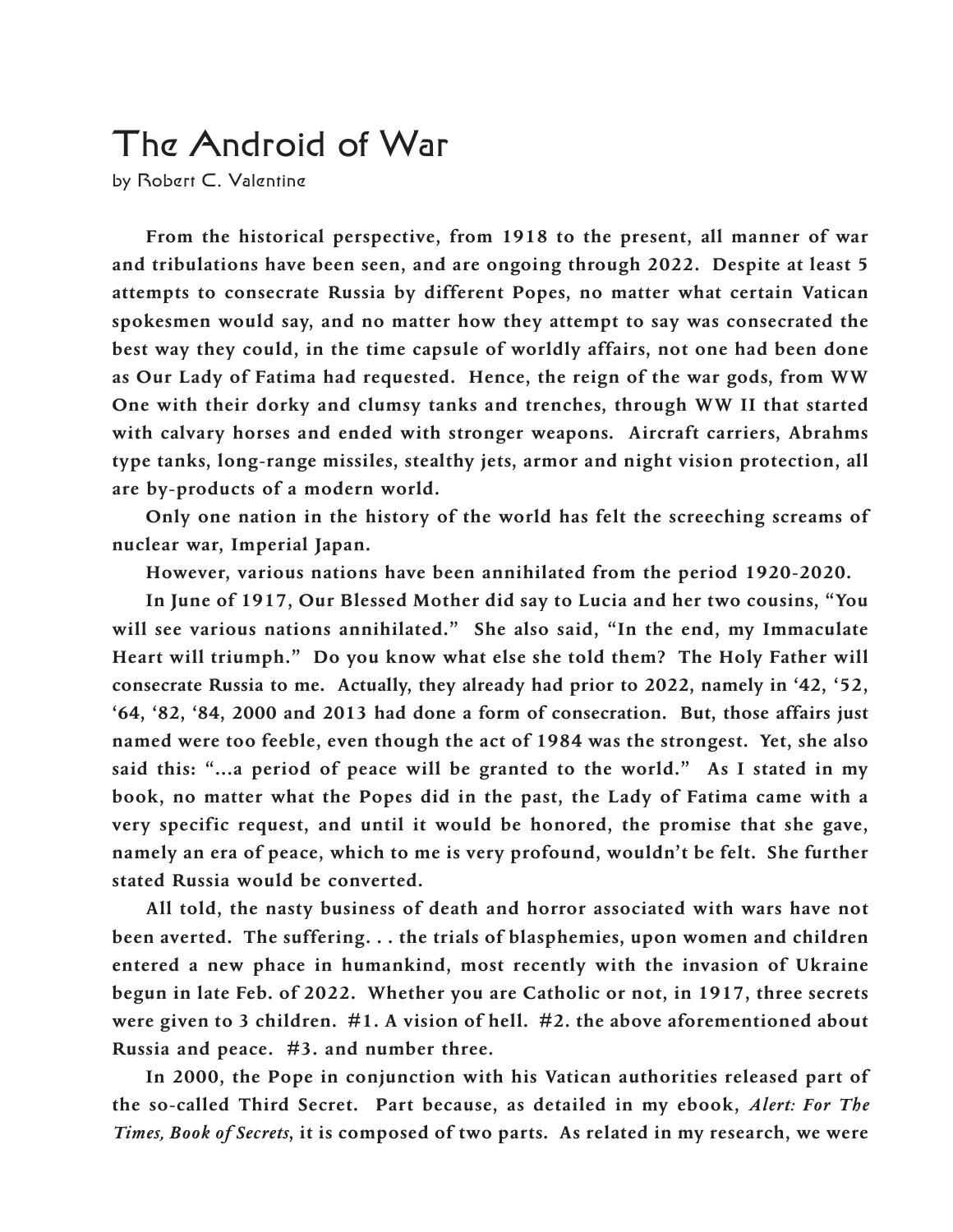**given privy to what a representative of the Pope found out, when a Rev. Schweigl who visited Sister Lucia in 1952 found out. That the 3rd Secret has two parts...a vital element in the story of Fatima countless memories have forgotten. Hence, one part was indeed released, in June of 2000. Read Keypoints #1,**

**Moreover, in Sister Lucia's last public interview, last in the sense she was allowed to speak about Fatima–but second to her last public interview ever (last was in 1976 to the German editor-in-chief of the German weekly** *Neue Bildpost***–the last Fatima interview was given to Rev. Fuentes, which occurred in 1957; go take a peak in [this](https://www.youtube.com/watch?v=jc6k7lf5xL8) [link.](https://www.youtube.com/watch?v=jc6k7lf5xL8) The story of Rev. Fuentes is also mentioned in my wonderful informative ebook. We have** *Catholic 356* **to thank for putting this informative video together for everyone. There are some pertinent concepts in it, which Fatima scholars should listen.**

**At this point in time, March 2022, in my view, because there is no full strength army able to expel each and everyone of the Russian forces, the Kremlin is planning a long-haul campaign of army of occupation while at the same time hit and secure the port-city of Mariupol. If and when they occupy it, they will try to secure the S.E. sector of Ukraine in order to form a land-corridor that spans the Crimean lowlands to the Russian border. What happens to Kiev is a matter of debate. The occupation forces thus far cannot capture it, the Russian army has lost over 7,000 men, note this army is an all-male thing unlike the Second World War, and in many military circles that number is said to be 15,000, and counting. That is a lot of body bags for such a small time frame, sadly to say. The number of casualties due to combat and noncombat is for historians to figure out. At last count, 7 Russian generals have also been killed, and who knows how many officers, both on the ground and in the air, because all pilots are officers, but this is not WW II, so helicopter forces have to be taken into account.**

**The dark shadow of war is definitely here in Europe. In the 1930s, the hot world war began in Europe. From 1917 and for over 30 years, the Lady of Fatima mentioned Russia. During the 1930s, Russia was Communist and quiet atheistic and had sent her observers and munitions to Spain. The Civil War in Spain was no bask in the Sun, and it was a precursor to WW II in Europe. Russia has never been left out of the telescoped sights of Heaven. Of all the nations of the world, only Russia has been singled out by Our Lady of Fatima, who is very specific with her chosen words.**

**History has always had a Russia going back centuries and centuries, but the oscilloscope of modern man has turned to darkness with the result that with each**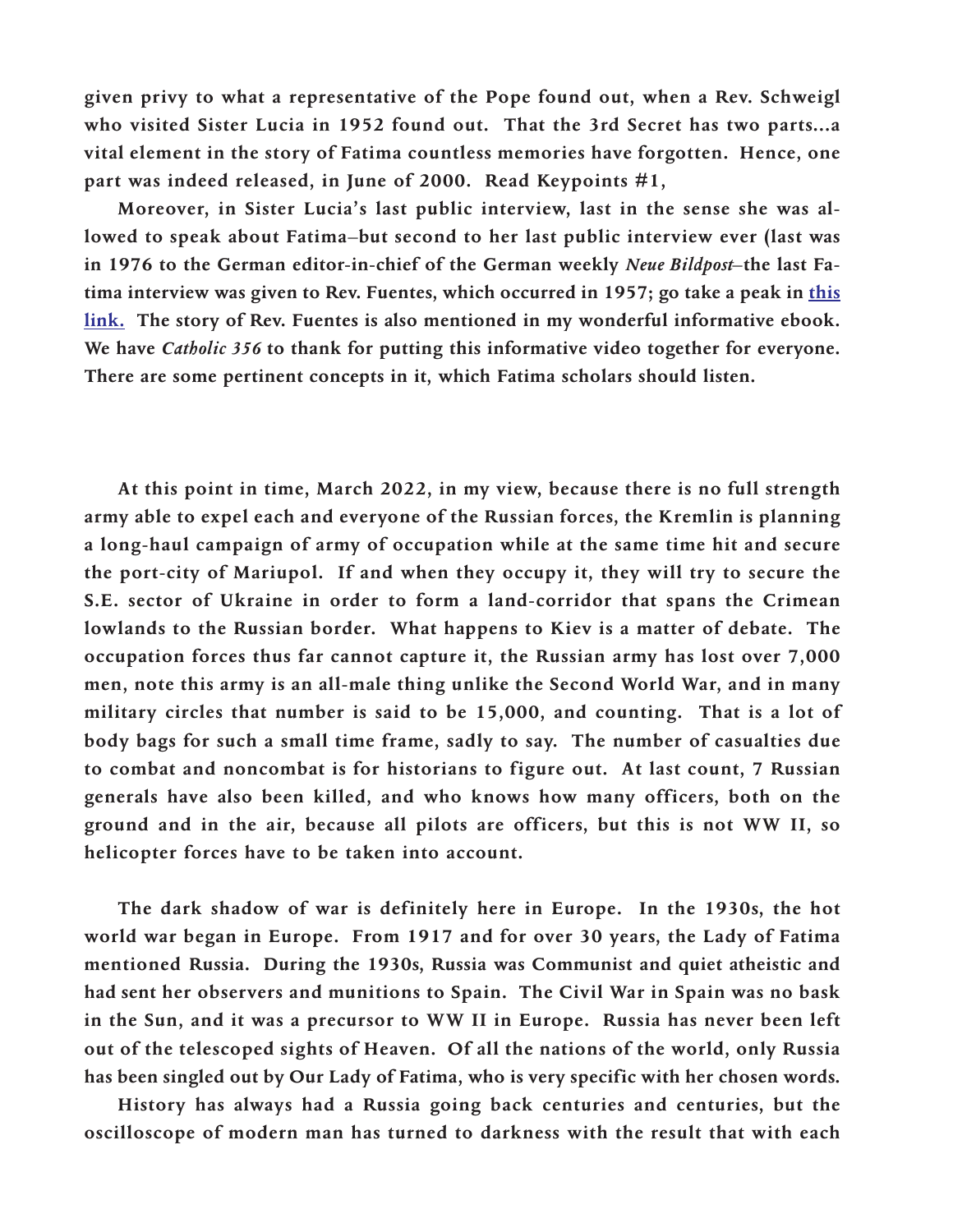**passing day, the light is becoming dimmer and dimmer for the portholes of life, correction, until before March 25, because of what a certain Pope did on March 25.**

**Each day since the start of the invasion, the light of freedom and democracy seemed dimmer and dimmer on the screen of life, the oscilloscope. But, as so stated, Pope Francis did a most profound Act of [Consecration](https://www.youtube.com/watch?v=D01YrVweSMk) naming Russia and Ukraine as the object of consecration to the Immaculate Heart of Mary, and he did so with a request that was even more profound, he asked all of humanity to pray with him and he asked all his bishops to do the same, and he send a copy of the actual Consecration to all his Cardinals worldwide. I am not sure if it was all via the internet or not. Remember, in 1984, there was no such thing as a cool world wide web. I saw it reported on television on numerous stations and armies of hand-held devices Mar. 25.**

**Is it some part of a great mystical event? To many of the non-Catholic faith this may be all mumbo jumbo, however, one must take into account the power of prayer. In 1984, St. Pope John Paul II conducted a certain Consecration in Rome, and 3,032 km away (not flight air distance which is 2,402 km) in Moscow, Bishop Paul M. Hnilica made a secret Consecration of Russia to the Immaculate Heart of Mary at St. Michale's Church in the Kremlin. My research indicates that on May 13, 1984, 80% of Russia's missiles were destroyed when a huge explosion occurred in Severomorsk. On Dec. 13, 1984, Russia's largest ammunition base in Siberia explodes. The 12th of May, 1988, exhibited the factory that made the rocket motors for the Soviet SS 24 long range rockets explode. Each SS 24 carried 10 nuclear bombs each. On Nov. 9, 1989 the Berlin Wall came down; May 13, 1990: Freedom of religion was allowed in Russia officially, and in December of 1991, the USSR went kaput.**

**The world saw the disappearance of the Soviet Union, but not the demise of Russia or her governing people. These are strange times and different times. Today, everyone is an eyewitness to history. But, us poor humans have to have faith. Hideous death and bombardment still engulfs the people of Ukraine because the tempest of war has not disappeared, yet. To atheists who despise religion, this is still a plus for them. Once, the war in Ukraine ceases, no tablet of forthcoming peace will be attributed to God or anything correlated to Fatima, from their viewpoint.**

**I do not know how the manner of war will come to an end in Ukraine, but I do remember, despite all the odds, Portugal in the 1930s was consecrated by Catholic bishops three times, and had asked her people to join them in prayer. The first Consecration was in 1931 to God, and twice in the decade the Consecration was to the Immaculate Heart of Mary. It escaped the worst of the Spanish Civil War, and**